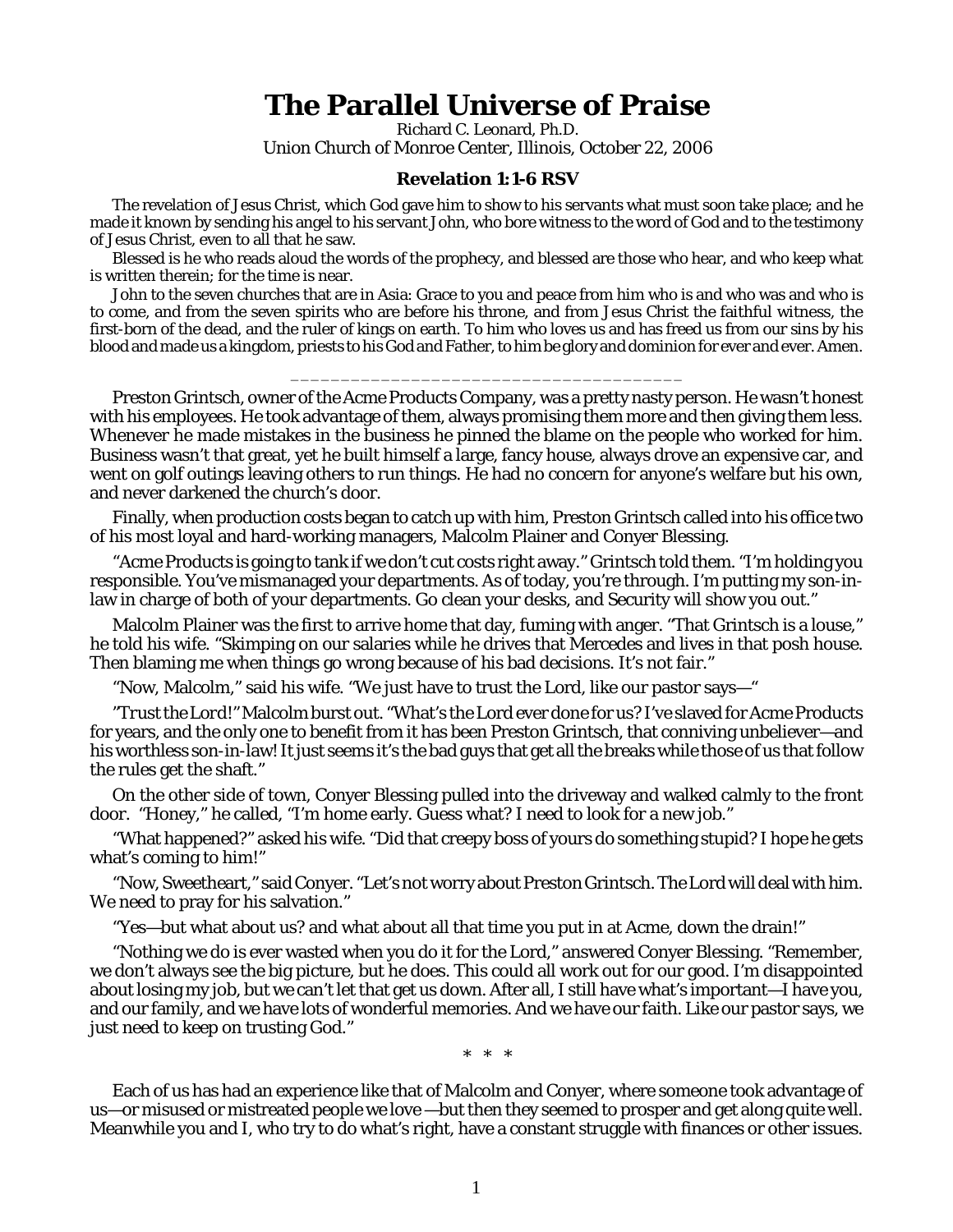Or perhaps you've looked around and seen so many people that are indifferent to the Lord, totally ignoring him and never taking part in the church. Yet they're healthy, doing well financially, well liked in the community. Meanwhile we who've been faithful to God have had to struggle with health issues, family matters, perhaps even not being successful in our careers or even accepted by people around us.

Several years ago something happened to me like what happened to Malcolm Plainer and Conyer Blessing. I was part-time dean of a graduate school, but an administrative problem developed which the head of the school thought was my responsibility. So he asked me to resign. It was a humiliating experience. I felt like I'd been kicked.

That man went on to build up his school, write more books, launch new projects, and be written up in Christian magazines as an authority in his field. Meanwhile I struggled on as a relative unknown. A few years later I wrote a book I thought would establish my name as a writer. But it was what's called a "work for hire," and technically I wasn't the author. So the publisher decided to put a fictitious author's name on it. Then *Christianity Today* published a glowing review of the book—without mentioning me! My claim to fame went up in smoke. Again I got shafted.

I'm not saying that man I worked with is a creep like Preston Grintsch in our story. Far from it! And I'm not saying those publishers were unethical; it was within their rights to do what they did. But my resentment over the fame and success of others, partly at my expense—while I struggle on in obscurity has been something I've had to deal with over the years. Maybe you've had to deal with an issue like this in your life.

In the Bible we meet people who struggle with a similar kind of resentment. They see the prosperity of the wicked, who don't pay any attention to the Lord, and they wonder why others get along so well while the believer gets the short end of the stick. One of those people is Asaph, who composed Psalms 50 and 73-83.

Asaph was King David's musician. When David had the Ark of God brought up to Jerusalem, he appointed Asaph to lead the praise in the tabernacle he set up on Zion, with both instruments and singing. That's all recorded in 1 Chronicles:

*Moreover he appointed certain of the Levites as ministers before the ark of the LORD, to invoke, to thank, and to praise the LORD, the God of Israel. Asaph was the chief, and second to him were Zechariah, Jeiel, Shemiramoth, Jehiel, Mattithiah, Eliab, Benaiah, Obededom, and Jeiel, who were to play harps and lyres; Asaph was to sound the cymbals and Benaiah and Jahaziel the priests were to blow trumpets continually, before the ark of the covenant of God.* (1 Chronicles 16:4-6)

Later on, in 2 Chronicles 29:30, Asaph is called a *seer* or prophet, because the Israelite prophets were musicians. In the Bible, singing and playing instruments are forms of prophecy in the Bible—we have our own prophets here in this congregation!

The Bible doesn't tell us anything about Asaph's personal life. Evidently he had his problems that led to bitterness and resentment. But because he was prophet he also heard from the Lord and received an answer that helped him deal with his problems. Listen to what Asaph wrote in Psalm 73:

*Truly God is good to the upright, to those who are pure in heart. But as for me, my feet had almost stumbled, my steps had well nigh slipped. For I was envious of the arrogant, when I saw the prosperity of the wicked. For they have no pangs; their bodies are sound and sleek. They are not in trouble as other men are; they are not stricken like other men. Therefore pride is their necklace; violence covers them as a garment. Their eyes swell out with fatness, their hearts overflow with follies. They scoff and speak with malice; loftily they threaten oppression. They set their mouths against the heavens, and their tongue struts through the earth. Therefore the people turn and praise them; and find no fault in them. And they say, "How can God know? Is there knowledge in the Most High?" Behold, these are the wicked; always at ease, they increase in riches. All in vain have I kept my heart clean and washed my hands in innocence. For all the day long I have been stricken, and chastened every morning (Psalm 73:1-14).*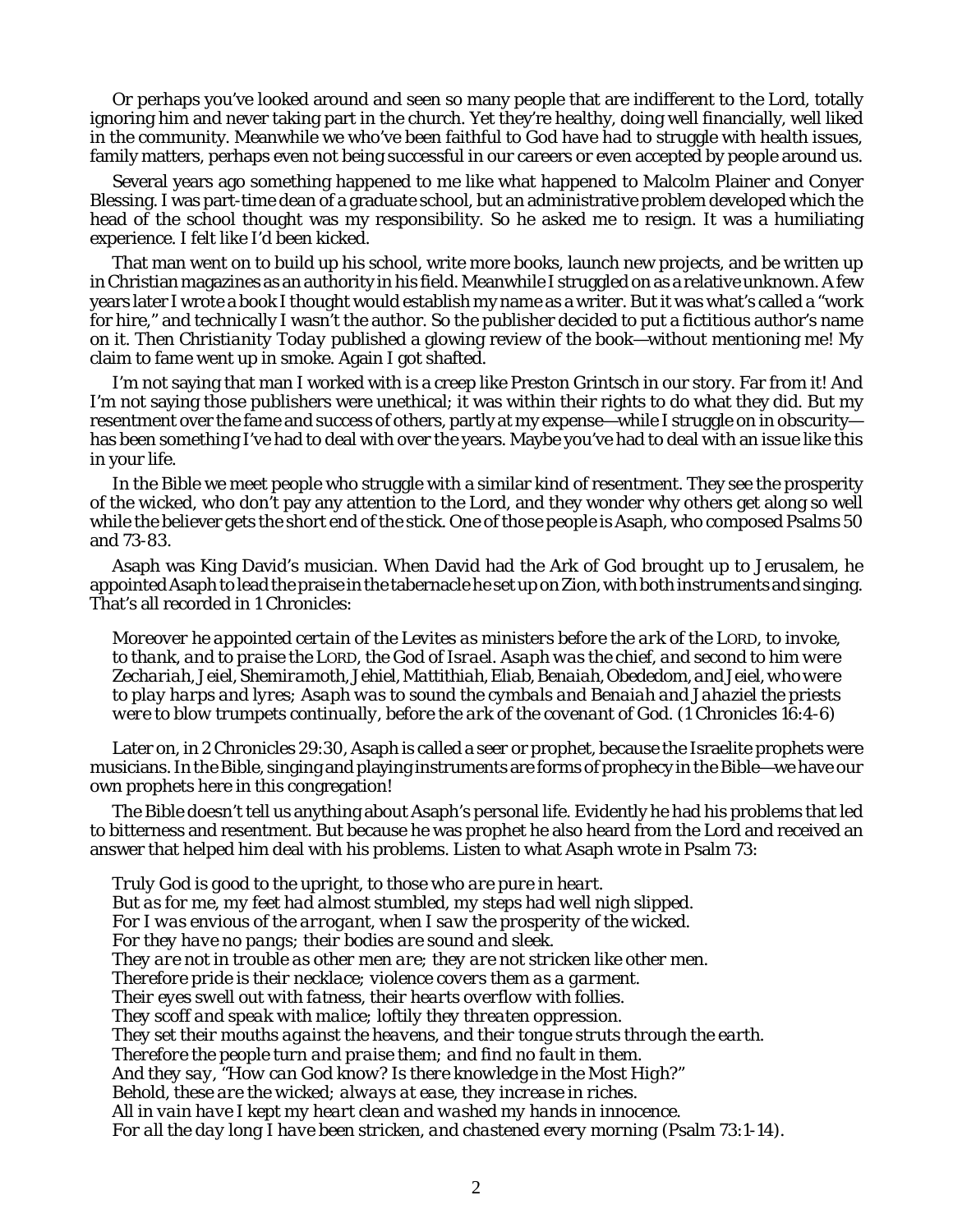Sounds like our friend Malcolm Plainer, doesn't it? But Asaph continues:

*If I had said, "I will speak thus," I would have been untrue to the generation of thy children. But when I thought how to understand this, it seemed to me a wearisome task, until I went into the sanctuary of God; then I perceived their end. Truly thou dost set them in slippery places; thou dost make them fall to ruin. How they are destroyed in a moment, swept away utterly by terrors!* (Psalm 73:15-19).

Do you get the insight Asaph is providing us here? He says that when he went into the sanctuary of God, the place of worship, he began to see things differently. He saw how stupid he had been to complain about his lot. He understood that he was much better off than the people who had wronged him, because he was living in fellowship with God. In Psalm 73 Asaph goes on to say this:

*When my soul was embittered, when I was pricked in heart, I was stupid and ignorant, I was like a beast toward thee. Nevertheless I am continually with thee; thou dost hold my right hand. Thou dost guide me with thy counsel, and afterward thou wilt receive me to glory. Whom have I in heaven but thee? And there is nothing upon earth that I desire besides thee.* (Psalm 73:21-25)

What made the difference for Asaph? What enabled him to come to a hopeful outlook on his problems like Conyer Blessing, instead of becoming a "beast toward the Lord" with the negative and bitter attitude of Malcolm Plainer? It happened when Asaph began to *worship the Lord.*

How does worshiping God change our perspective, and set us free from that negative and resentful attitude that sometimes grips us? There could be several reasons why this happens. First, when we focus on God in praise and worship we take the focus off ourselves. As long as we, and our needs and concerns, are the focus we may never come to the healing he has for us. Even talking about *our faith* can divert us from understanding *God's power and glory.* Sometimes we just need to *praise God* and forget about what we want him to do *for us*.

But there's another reason worship sets us free from negativity and resentment. When we worship God we enter another realm, another world. The worlds we live in are built up by the stories we tell. Malcolm Plainer—and Asaph, before he "saw the light"—lived in a hostile, depressing world because they told themselves, and anyone who would listen, a story of how unfairly they had been treated. Conyer Blessing—and Asaph, finally— told a different story of God's goodness and faithfulness. So they lived in a different world where those things were the realities of their life.

Recently I read a book Shirley had in her library called *Parallel Universes*, by Fred Alan Wolf. It's not a religious book, it's a book of scientific theory based on how the world looks at the subatomic level. Quantum physics, Werner Heisenberg's principle of uncertainty, Einstein's theories of relativity and gravity, and other ideas lead to the theory of parallel universes. Whenever we observe the phenomena of the universe or make a decision about them we enter into a new, parallel universe that, somehow, merges back into all the other infinite number of universes that could exist.

The idea of parallel universes sounds a little goofy, or at least well beyond my comprehension, but it started me thinking. What we do, whenever we enter into worship and prayer, is something like that. We enter into a "parallel universe" where things work differently from how they work in our so-called "normal" or everyday world. Problems we face in the "normal" world—whether they be problems with other people, illnesses, social issues, evil forces at work in the political arena—these problems take on a different aspect when we move into the realm of worship and see the Lord at work, winning his victory over those forces that want to damage and destroy his creation.

Asaph points us toward this truth in another psalm, Psalm 76:

*In Judah God is known, his name is great in Israel. His [tabernacle is] in Salem, his dwelling place in Zion. There he broke the flashing arrows, the shield, the sword, and the weapons of war. Selah . . . Who can stand before thee when once thy anger is roused?*